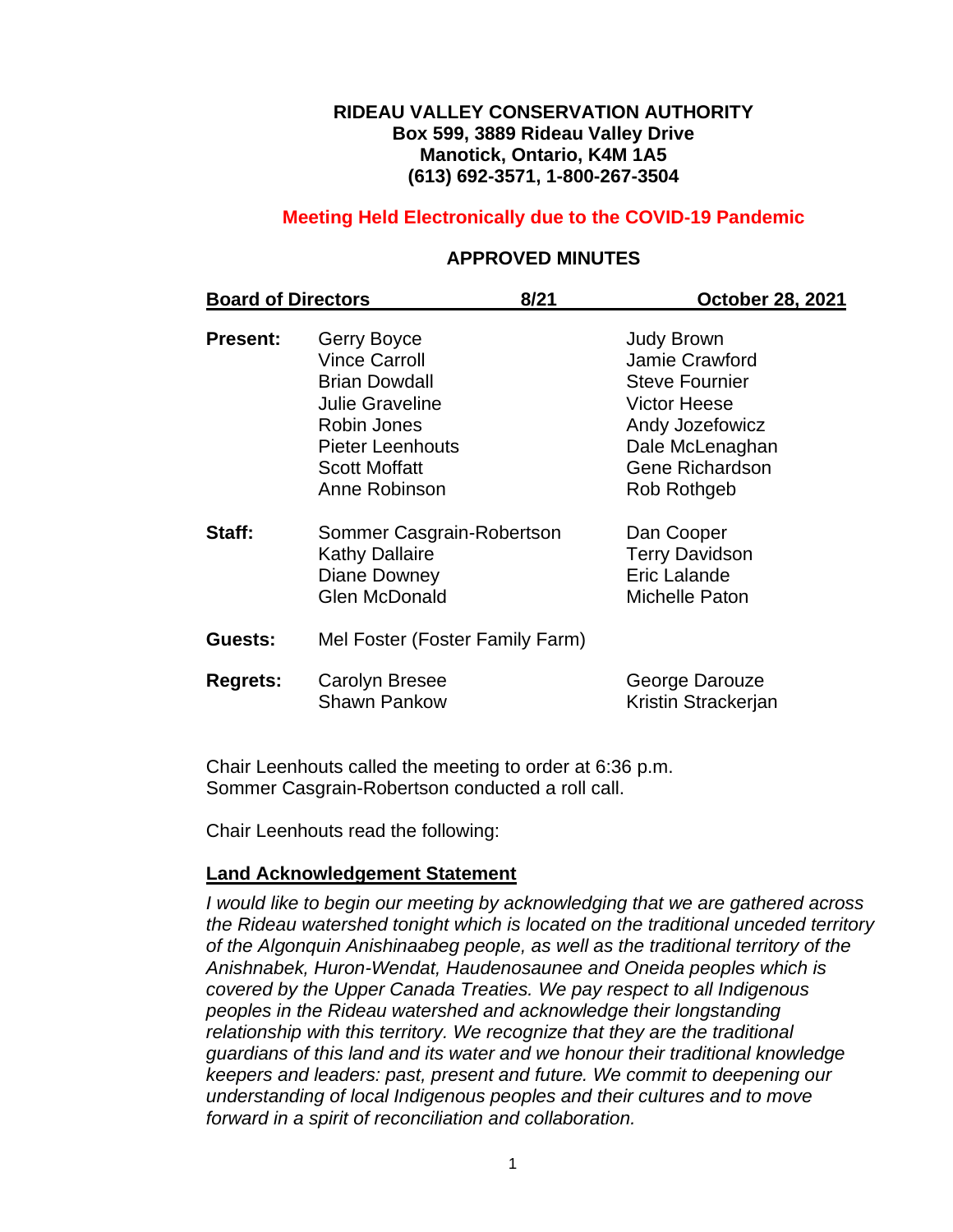## **1.0 Agenda Review**

Chair Leenhouts reviewed the Agenda.

## **2.0 Adoption of Agenda**

| <b>Motion 1-211028</b> | Moved by:    | <b>Judy Brown</b>    |
|------------------------|--------------|----------------------|
|                        | Seconded by: | <b>Brian Dowdall</b> |

THAT the Board of Directors of the Rideau Valley Conservation Authority adopts the Agenda as circulated.

### **Motion Carried**

## **3.0 Declaration of Interest**

Victor Heese declared a conflict of interest with Agenda Item 9.0 because his son is an employee of Cabinscape. Mr. Heese confirmed that he would not participate in any discussion or vote on the matter.

### **4.0 Approval of Minutes of September 23, 2021**

| <b>Motion 2-211028</b> | Moved by:    | Dale McLenaghan |
|------------------------|--------------|-----------------|
|                        | Seconded by: | Anne Robinson   |

THAT the Board of Directors of the Rideau Valley Conservation Authority approves the Minutes of the Board of Directors Meeting #07/21, September 23, 2021 as circulated.

## **Motion Carried**

### **5.0 Business Arising from the Minutes**

There was no business arising.

### **6.0 Delegation – Request for Fee Reconsideration under Section 28**

Sommer Casgrain-Robertson welcomed Mel Foster of Foster Family Farm. Mr. Foster appeared before the Board to request a fee reconsideration for a retroactive application he submitted under Section 28. The fee was \$620 based on the nature of the project and was then doubled as per RVCA's fee schedule because the application was submitted after construction had begun on the building.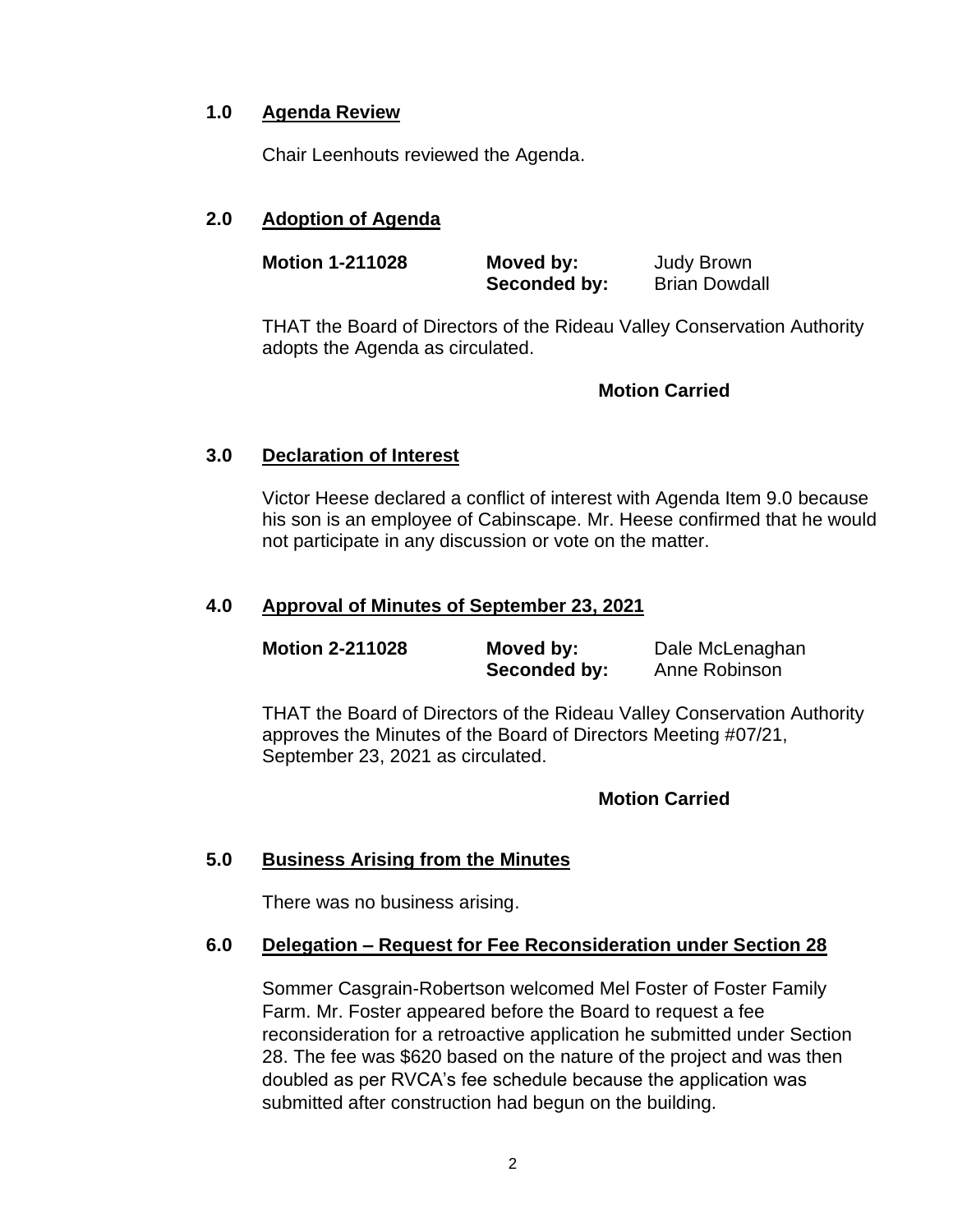Mr. Foster explained the nature of his farming operation and that the building would be used to sell farm produce. It was indicated that Mr. Foster was unaware that he required a permit from the RVCA to construct the building. Mr. Foster and staff responded to questions from the Board.

| <b>Motion 3-211028</b> | Moved by:    | <b>Vince Carroll</b> |
|------------------------|--------------|----------------------|
|                        | Seconded by: | Gene Richardson      |

That the Board of Directors of the Rideau Valley Conservation Authority approve a reduction in fee, as requested by Mel Foster, to the original cost of \$620 effective October 28, 2021.

## **Motion Carried**

## **7.0 2022 Meeting Schedules**

Sommer Casgrain-Robertson, General Manager, presented the 2022 Meeting Schedules and responded to questions.

| <b>Motion 4-211028</b> | Moved by:    | <b>Brian Dowdall</b> |
|------------------------|--------------|----------------------|
|                        | Seconded by: | Rob Rothgeb          |

That the Board of Directors of the Rideau Valley Conservation Authority approve the attached 2022 Meeting Schedules for the Board of Directors and Executive Committee.

### **Motion Carried**

## **8.0 Appointment of Officers under the** *Conservation Authorities Act* **and** *Building Code Act*

Terry Davidson, Director of Engineering and Regulations, gave an update on the appointment of officers under the *Conservation Authorities Act* and *Building Code Act* and responded to questions.

| <b>Motion 5-211028</b> | Moved by:    | Dale McLenaghan        |
|------------------------|--------------|------------------------|
|                        | Seconded by: | <b>Julie Graveline</b> |

THAT the Board of Directors of the Rideau Valley Conservation Authority appoint the following staff as "*officers*" for the purpose of enforcing Section 28 and Section 29 of the *Conservation Authorities Act* (R.S.O., 1990, Chapter 27 as amended) and as Sewage System Inspectors under the Ontario Building Code, Part 8, Sewage Systems as required under Section 3.1 (2) of the Ontario Building Code: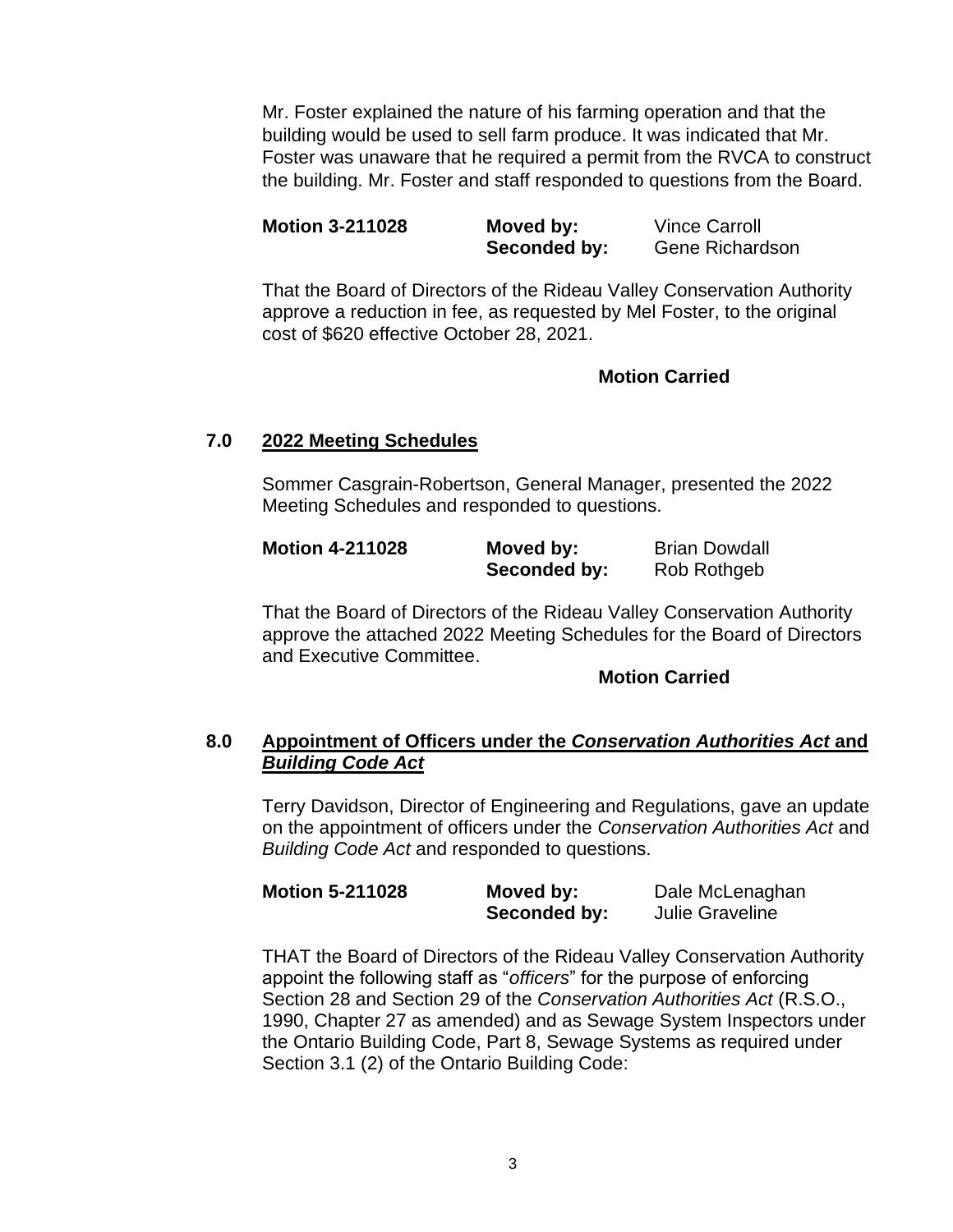- *Conservation Authorities Act,* Section 28 Officers:
	- o Hal Stimson, Regulations Inspector
	- o Eric Kohlsmith, Regulations Inspector
	- o Jamie Bachelor, Planner
	- o Megan Peacock, Regulations Officer I
	- o Laura Cummings, Regulations Specialist
	- o Matt Jokiel, Regulations Inspector
	- o Shelley Macpherson, Regulations Officer II (contract position)
- *Conservation Authorities Act,* Section 29 Officer:
	- o Megan Peacock, Regulations Officer I
- Ontario Building Code, Sewage System Inspectors:
	- o Terry Davidson, Director of Engineering and Regulations
	- o Eric Kohlsmith, Regulations Inspector
	- o Alex Dekleine, Regulations Inspector
	- o Jason Hutton, Engineering Inspector
	- o Ryan Hiemstra, Regulations Inspector

AND THAT these appointments be contingent on continued employment with the Rideau Valley Conservation Authority.

### **Motion Carried**

## **9.0 Additional Tiny Cabin at Mica Mines Conservation Area**

*Note: Victor Heese declared a conflict of interest under Agenda Item 3.0*

Dan Cooper, Director of Conservation Lands and Stewardship, provided an update on the temporary tiny cabin pilot project and proposed the installation of a second tiny cabin at Mica Mines Conservation Area. Mr. Cooper responded to questions.

| <b>Motion 6-211028</b> | Moved by:    | Anne Robinson |
|------------------------|--------------|---------------|
|                        | Seconded by: | Rob Rothgeb   |

That the Board of Directors of the Rideau Valley Conservation Authority receive this report for information and direct staff to proceed with the installation of a second tiny cabin at Mica Mines Conservation Area.

### **Motion Carried**

## **10.0 2022 Conservation Ontario Levy**

Sommer Casgrain-Robertson presented Conservation Ontario's 2022 Levy and responded to questions.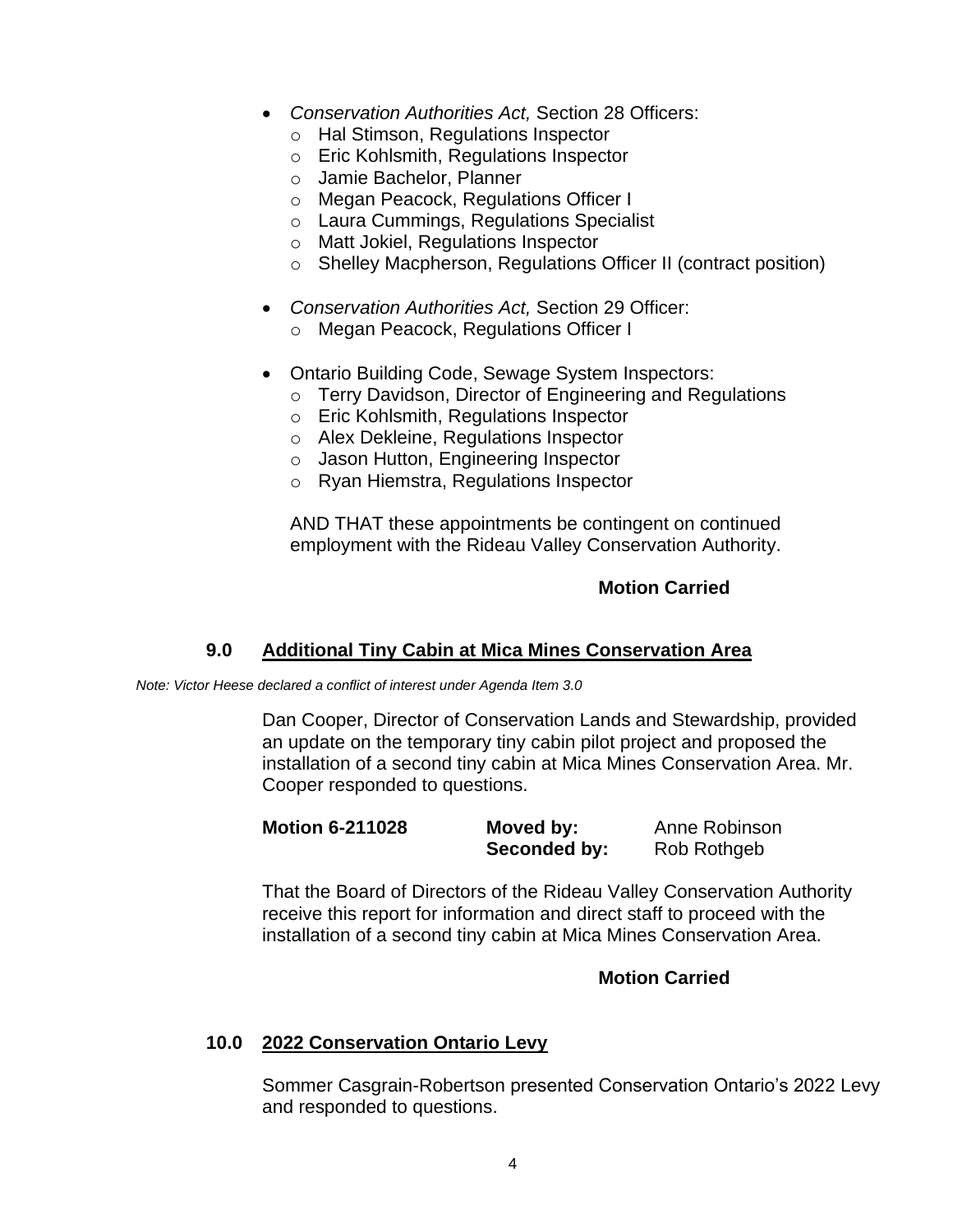**Motion 7-211028 Moved by:** Judy Brown **Seconded by:** Jamie Crawford

THAT the Board of Directors of the Rideau Valley Conservation Authority approve payment in the amount of \$45,894 to Conservation Ontario for their 2022 levy to the RVCA.

### **Motion Carried**

## **11.0 2022 Fees for Planning Advisory, Regulatory and Professional Services**

Glen McDonald, Director of Science and Planning, presented the 2022 Fees for Planning Advisory, Regulatory and Professional Services and responded to questions.

Members noted that a two percent increase in fees is not narrowing the gap in the recovery of costs associated with applications and expressed concern that the gap appears to be widening. Glen McDonald advised that the Mississippi Valley Conservation Authority, South Nation Conservation and the RVCA are meeting early next year to discuss undertaking a comprehensive fee review following the release of final regulations under the *Conservation Authorities Act*.

| <b>Motion 8-211028</b> | Moved by:    | <b>Brian Dowdall</b>   |
|------------------------|--------------|------------------------|
|                        | Seconded by: | <b>Julie Graveline</b> |

That the Board of Directors of the Rideau Valley Conservation Authority approve the attached fee schedules to take effect January 1, 2022 for Planning Advisory, Regulatory and Professional Services:

- Schedule "A" Fees: Planning Advisory Program
- Schedule "B" Fees: Section 28 of the *Conservation Authorities Act*
- Schedule "C" Fees: Technical Report Review Fees
- Schedule "D" Fees: Information and Professional Services

### **Motion Carried**

*Note: Gene Richardson left the meeting Robin Jones joined the meeting*

## **12.0 2022 Ottawa Septic System Office Fee Schedule**

Terry Davidson, Director of Engineering and Regulations, presented the 2022 Ottawa Septic System Office Fee Schedule and responded to questions.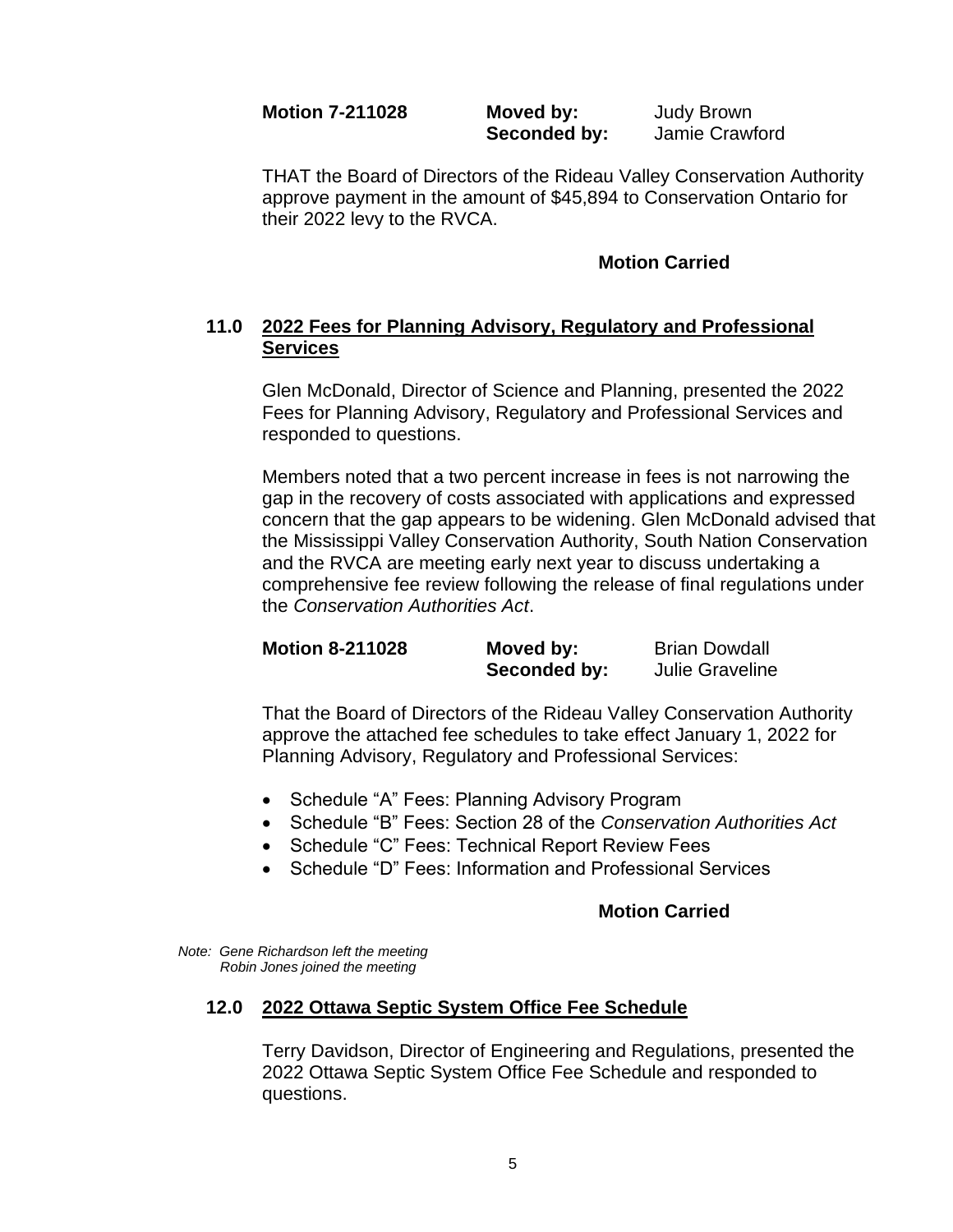Terry Davidson confirmed that the Ottawa Septic System Office does operate on a full cost-recovery basis and noted that the Part 8 program has a reserve fund as required by the *Building Code Act*

| <b>Motion 9-211028</b> | Moved by:    | Dale McLenaghan |
|------------------------|--------------|-----------------|
|                        | Seconded by: | Rob Rothgeb     |

THAT the Board of Directors of the Rideau Valley Conservation Authority approves the attached Ottawa Septic System Office 2022 Fee Schedule as per the requirements of the *Building Code Act*, S.O. 1992, c.23 as amended by S.O. 2010, c.19, schedule 2, section 7. (1)(c), and section 7.(6) BCA;

AND THAT the proposed 2022 Fee Schedule take effect January 1, 2022.

# **Motion Carried**

# **13.0 2022 Preliminary Draft Budget**

Kathy Dallaire, Manager of Finance, presented RVCA's 2022 preliminary draft operating and capital budget and responded to questions.

| <b>Motion 10-211028</b> | Moved by:    | Robin Jones |
|-------------------------|--------------|-------------|
|                         | Seconded by: | Judy Brown  |

THAT the Board of Directors of the Rideau Valley Conservation Authority receives the attached 2022 Preliminary Draft Budget and Levy Apportionment sheet for review and comment.

## **Motion Carried**

## **14.0 MECP Phase 1 Regulations Under the** *Conservation Authorities Act*

Sommer Casgrain-Robertson presented a summary of the phase 1 regulations released by MECP on October 1, 2021 under the *Conservation Authorities Act* and outlined the Authority's next steps.

| <b>Motion 11-211028</b> | Moved by:    | Rob Rothgeb            |
|-------------------------|--------------|------------------------|
|                         | Seconded by: | <b>Julie Graveline</b> |

THAT the Board of Directors of the Rideau Valley Conservation Authority receive this report for information.

## **Motion Carried**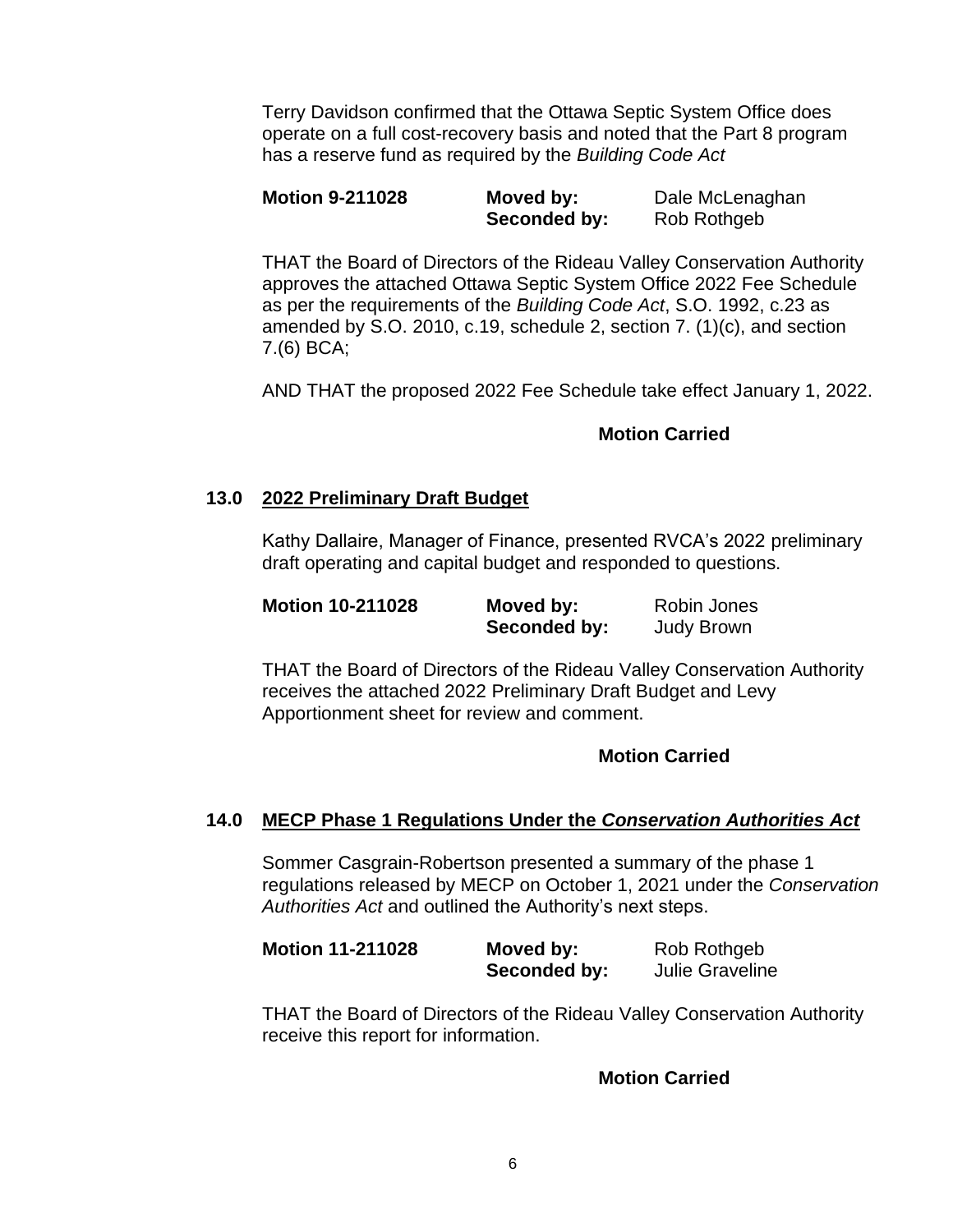# **15.0 Meetings**

- a) Conservation Ontario Council Meeting: September 27, 2021 Pieter Leenhouts participated in this meeting that focused on ongoing work with the province.
- b) Staff Town Hall: September 29, 2021 Sommer Casgrain-Roberson led a Town Hall meeting that focused on the National Day for Truth and Reconciliation and COVID-19 vaccination policy.
- c) General Managers Meeting: October 12, 2021 Sommer Casgrain-Robertson advised that this meeting focused on the recently released provincial regulations.
- d) Policy Working Group Meeting #5: October 19, 2021 Sommer Casgrain-Robertson advised that the Policy Working Group hopes to complete a first draft of policies later this year.
- e) Ontario East Municipal Conference: October 20-21, 2021
- f) Green Acres 2 Millionth Tree Planting: October 22, 2021 Sommer Casgrain-Robertson noted that a celebration of the planting of the 2 millionth tree for the City of Ottawa under the Green Acres program had taken place at the RVCA
- g) Lake Links Workshop: October 23, 2021

## Upcoming

h) RVCA Board of Directors Meeting: November 25, 2021

# **16.0 Member Inquiries**

## In-Person Meetings

In response to a question from a member, Sommer Casgrain-Robertson confirmed that the RVCA office was open to the public by appointment only. Ms. Casgrain-Robertson explained that the difficulty in returning to inperson Board meetings lies in the provincial requirement for social distancing. She confirmed that staff are considering the option of hybrid meetings. It was recommended that the November meeting be held via Zoom with a possible return to in-person meetings in 2022.

## RVCA Recent Low Water Status

In response to a question from a member regarding the end of the recent low water status in the watershed, Terry Davidson offered to bring a report on stream flows to the November Board meeting.

## LiDAR

In response to a question from a member, Sommer Casgrain-Robertson confirmed that the LiDAR project is underway. The contract was awarded and agreements amongst all the partners are in the process of being signed. Ms. Casgrain-Robertson noted that the Mississippi, Rideau and South Nation watersheds will be flown first in the fall and spring as those three conservation authorities were the original project partners.